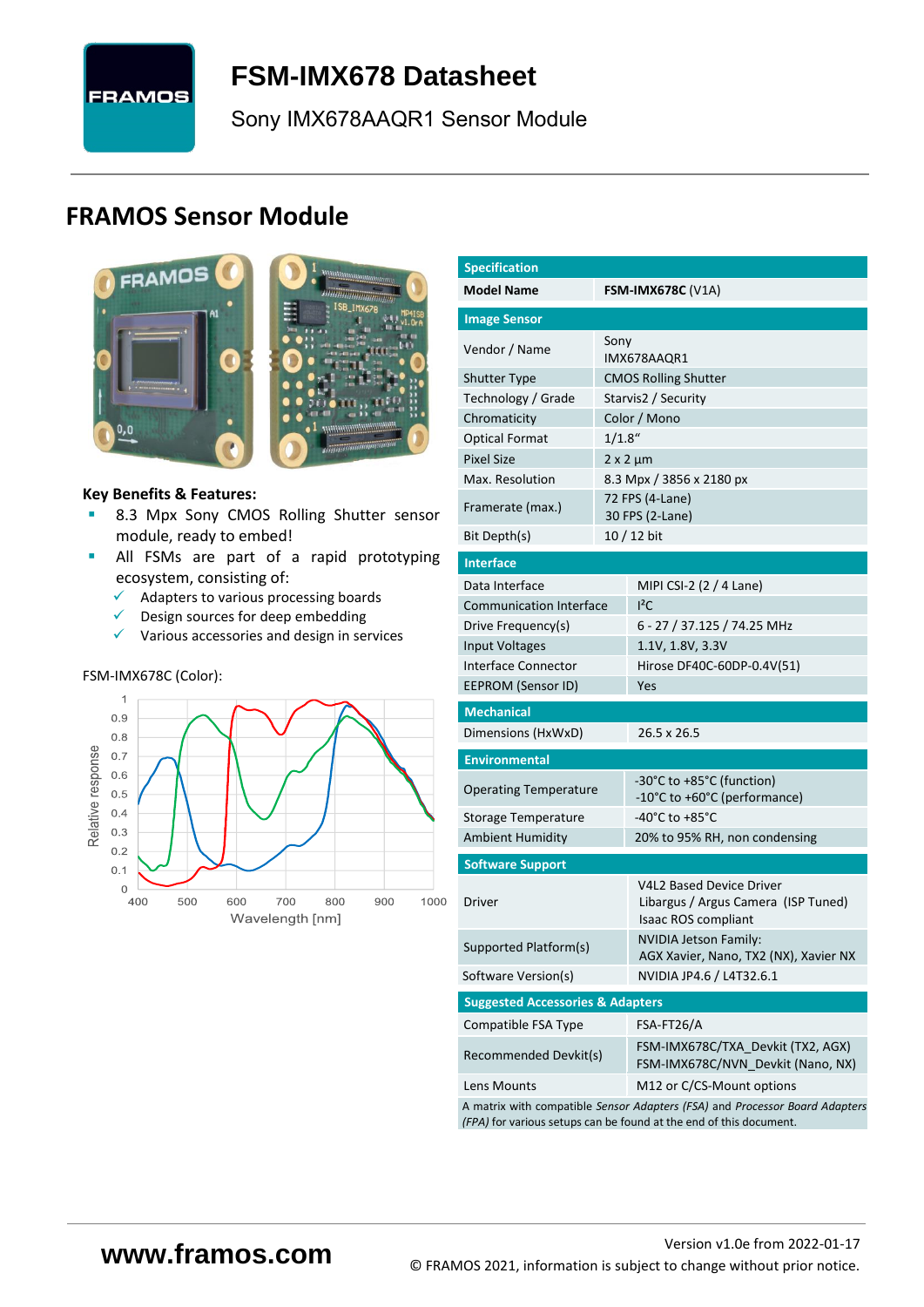#### **Mechanical Drawing**



Sensor image optical center is in mechanical board center.

#### **Connector Pinout**

Type: [Hirose DF40C-60DP-0.4V\(51](#page-0-6)[\)](#page-0-6)  Mating Type: Hirose DF40HC(4.0)-60DS-0.4V(51)



Signals are routed directly from image sensor to connector. Details on specific signals are described in the respective image sensor datasheet.

Note: The FSM is assembled with two PixelMate™ connectors. Only the lower one (orientation: Pin 1 on left upper corner) is supported by Ecosystem and driver and contains all relevant signals for 2/4 Lane operation. The upper connector contains only the further 4 Lanes of the image sensor and is supported on request.

# **www.framos.com**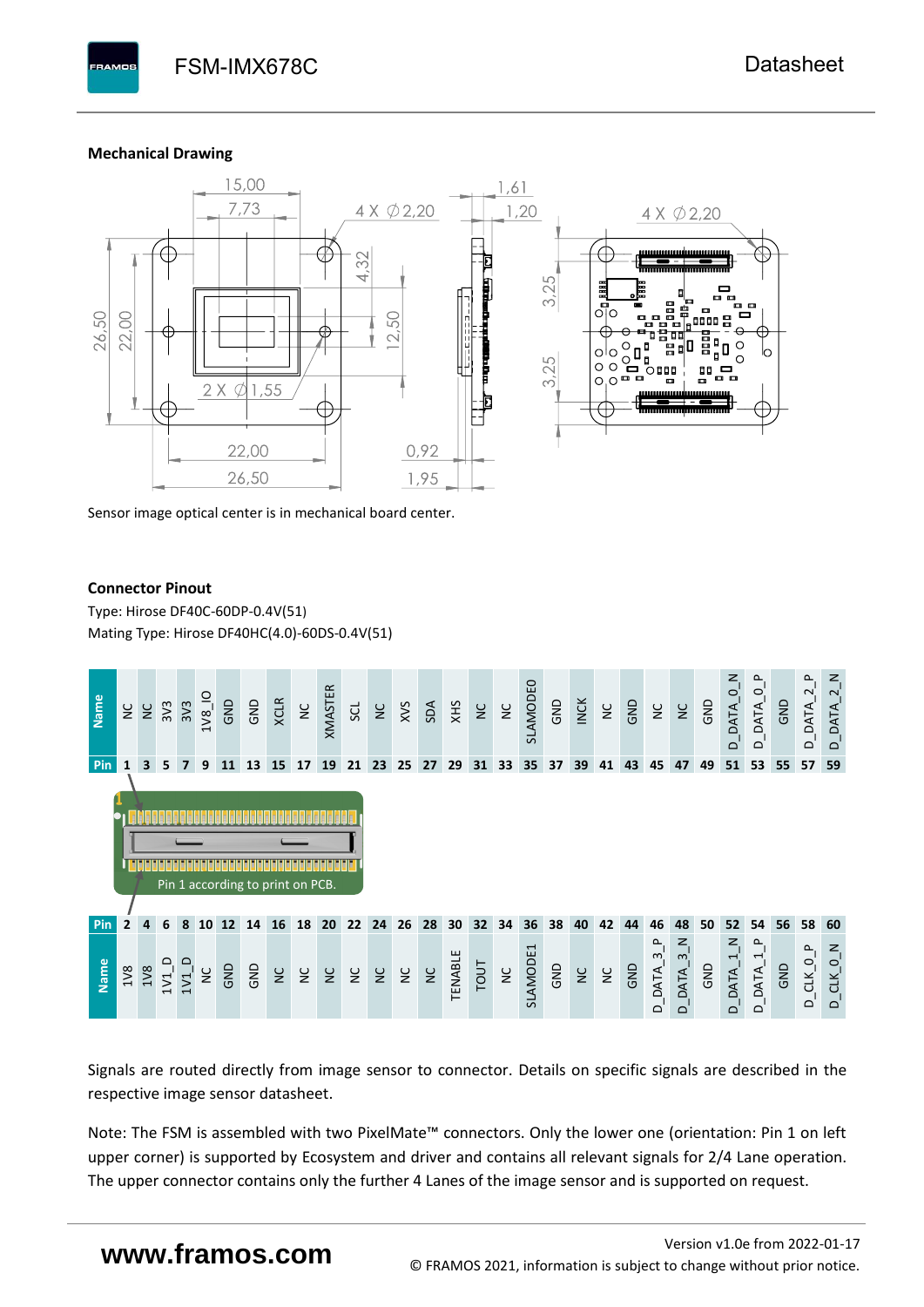FSM-IMX678C

## **Table of Contents**

FRAMOS

| 1 |       |  |
|---|-------|--|
|   | 1.1   |  |
|   | 1.2   |  |
|   | 1.2.1 |  |
|   | 1.2.2 |  |
| 2 |       |  |
|   | 2.1   |  |
|   | 2.1.1 |  |
|   | 2.1.2 |  |
| 3 |       |  |
|   |       |  |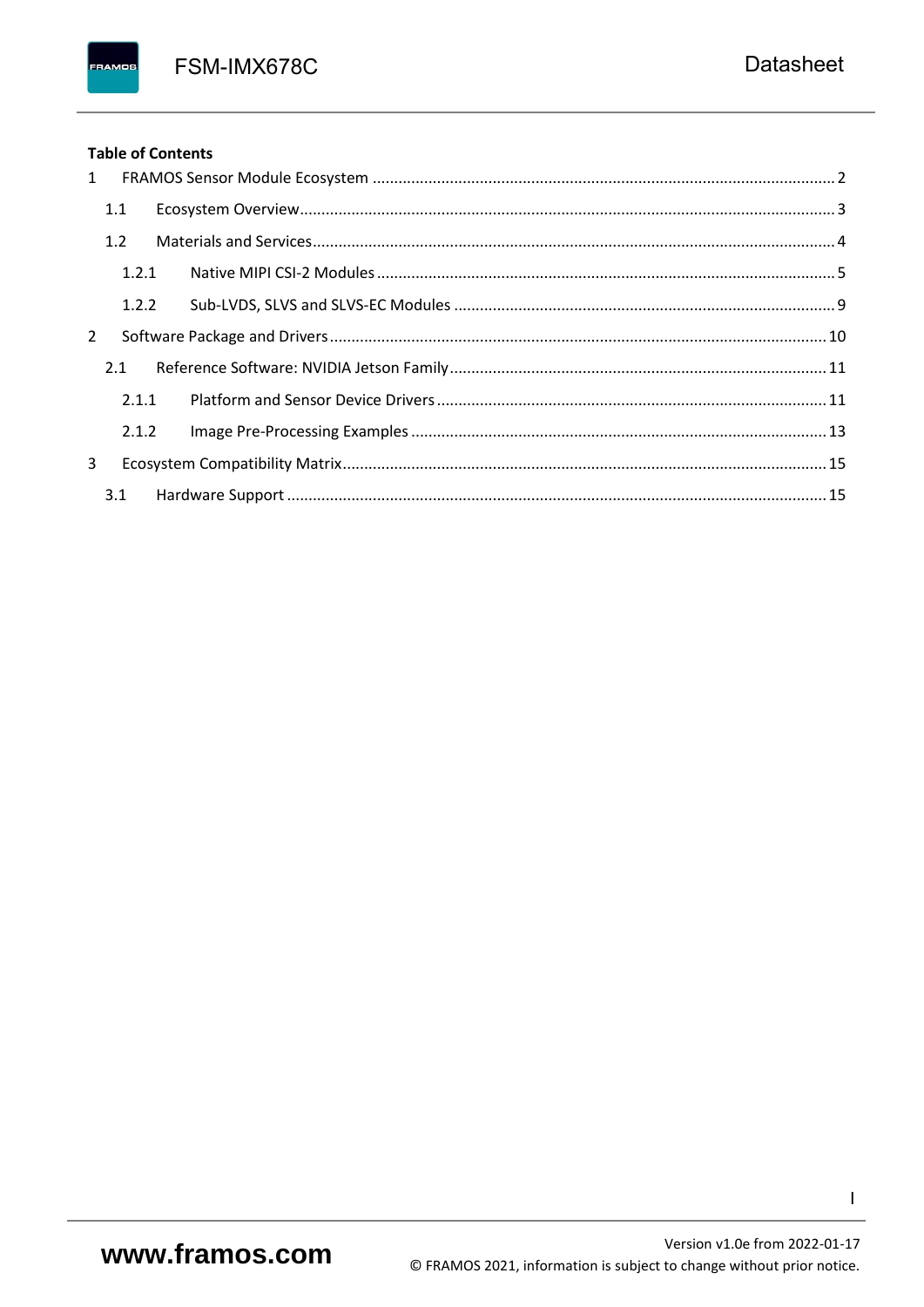# <span id="page-3-0"></span>**1 FRAMOS Sensor Module Ecosystem**

The FSM Ecosystem consists of FRAMOS Sensor Modules, Adapters, Software and Sources, and provides one coherent solution supporting the whole process of integrating image sensors into embedded vision products.

During the evaluation and proof-of-concept phase, off-the-shelf sensor modules with a versatile adapter framework allow the connection of latest image sensor technology to open processing platforms, like the NVIDIA Jetson Family or the 96boards.org standard. Reference drivers and sample applications deliver images immediately after installation, supporting V4L2 and an optional derivate API providing comfortable integration. Within the development phase, electrical design references and driver sources guide with a solid and proven baseline to quickly port into individual system designs and extend scope, while decreasing risk and efforts.

To simplify and relieve the whole supply chain, all FRAMOS Sensor Modules and adapters are optimized and ready for delivery in volume and customization with pre-configured lens holder, lens and further accessories.

#### **Off-the-Shelf Hardware**

- FRAMOS Sensor Modules (FSM) from stock, ready for evaluation and optimized for initial mass production.
- Versatile adapter framework, allowing flexible testing of different modules, on different processing boards:
	- FRAMOS Sensor Adapter (FSA): Everything the specific sensor needs for operation
	- FRAMOS Processor Adapter (FPA): Connect up to four FSM + FSA to a specific processor board
- From lenses, mechanics and cables, all needed imaging accessories from one hand

#### **Kickstart Software Package**

- Drivers with basic sensor integration:
	- V4L2 drivers for specific image sensors
	- Platform specific device tree overlays
- Streamlined V4L2 library (LibSV) with comfortable and generic C/C++ API
- Example applications demonstrating initialization, configuration and image acquisition

Further to the off-the-shelf hard- and software, the Ecosystem supports you on project basis with:

- Driver sources allowing the focus on application specific scope and sensor features
- Electrical references for FSA and FPA, supporting quick and optimized embedding of FSMs
- Engineering services via FRAMOS and its partners, allowing you to focus on your product's unique value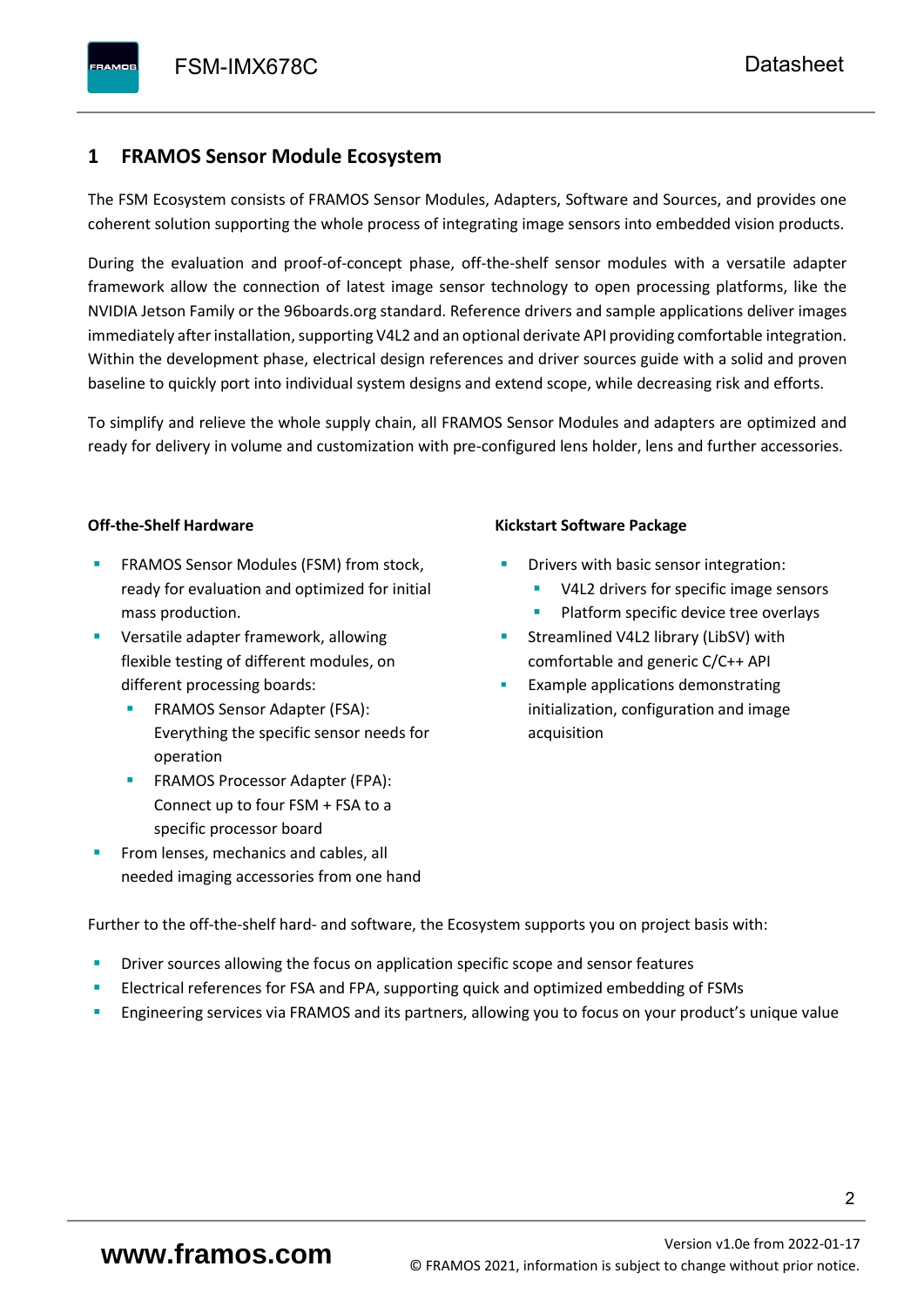# <span id="page-4-0"></span>**1.1 Ecosystem Overview**

**PAMOS** 

The figure below shows a map of compatibility with all components inside the Ecosystem. Every element (or hardware) and connection displayed in **Green** operates with native MIPI CSI-2 (D-PHY) data.



Every component and connection displayed in **Orange** or **Blue** operates with proprietary (Sub-LVDS, SLVS) or standardized (SLVS-EC) LVDS data, that requires further attention to the physical processing of the image data by either data conversion or specific FPGA IP. Users of MIPI CSI-2 based processing systems are supported by FSM specific data conversion located on dedicated FRAMOS Sensor Adapters (FSAs).



*Figure 1: Assembly of a typical Sensor Module Development Kit*

Specification and compatibility of all individual components are listed in the appropriate chapter of the full datasheet. Access to software and drivers is only granted with the purchase of the appropriate development kit. Electrical design sources, support and services are provided on individual basis, they are not part of the development kit or component purchase.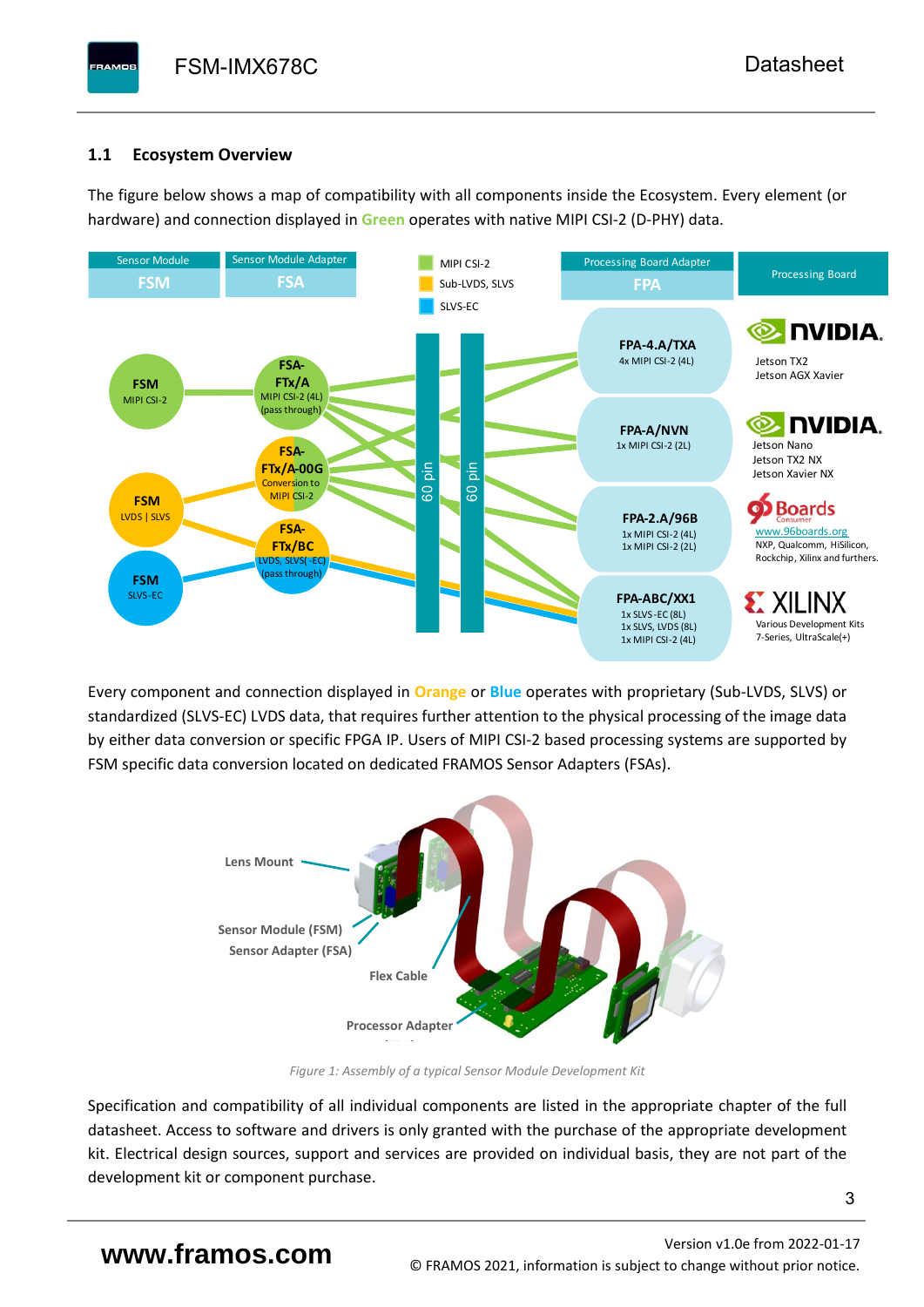#### <span id="page-5-0"></span>**1.2 Materials and Services**

Below you can find a list of materials and services as part of the FRAMOS Sensor Module Ecosystem.

#### **Hardware**

- **EXECTED FRAMOS Sensor Module Development Kits**
- **Individual Parts:** 
	- FRAMOS Sensor Modules
	- **FRAMOS Sensor Adapters**
	- **EXAMOS Processor Adapters**
	- **EXECTED** FRAMOS Module Accessories (Cables, Mounts)

**Software** (part of the Development Kit)

- Software Package for NVIDIA Jetson AGX Xavier, Nano, TX2, TX2 NX and Xavier NX
- Software Package for DragonBoard 410c (96Boards)
- Xilinx FPGA reference implementation for SLVS-EC (Sony IMX421, IMX530)

#### **Design Sources** (on Project Basis)

- Software Driver Sources
- Electrical References for FSA, FPA (Schematics)

#### **Design Services**

- Off-the-shelf hardware customization including size, shape, connector and extended functionality
- Software customization and extension
	- Additional processor board support
	- Further sensor features and image (pre-)processing
- **■** Integration of additional sensors
- Optimization for volume production
- Lens assembly and alignment
- System / solution development
- Production and integration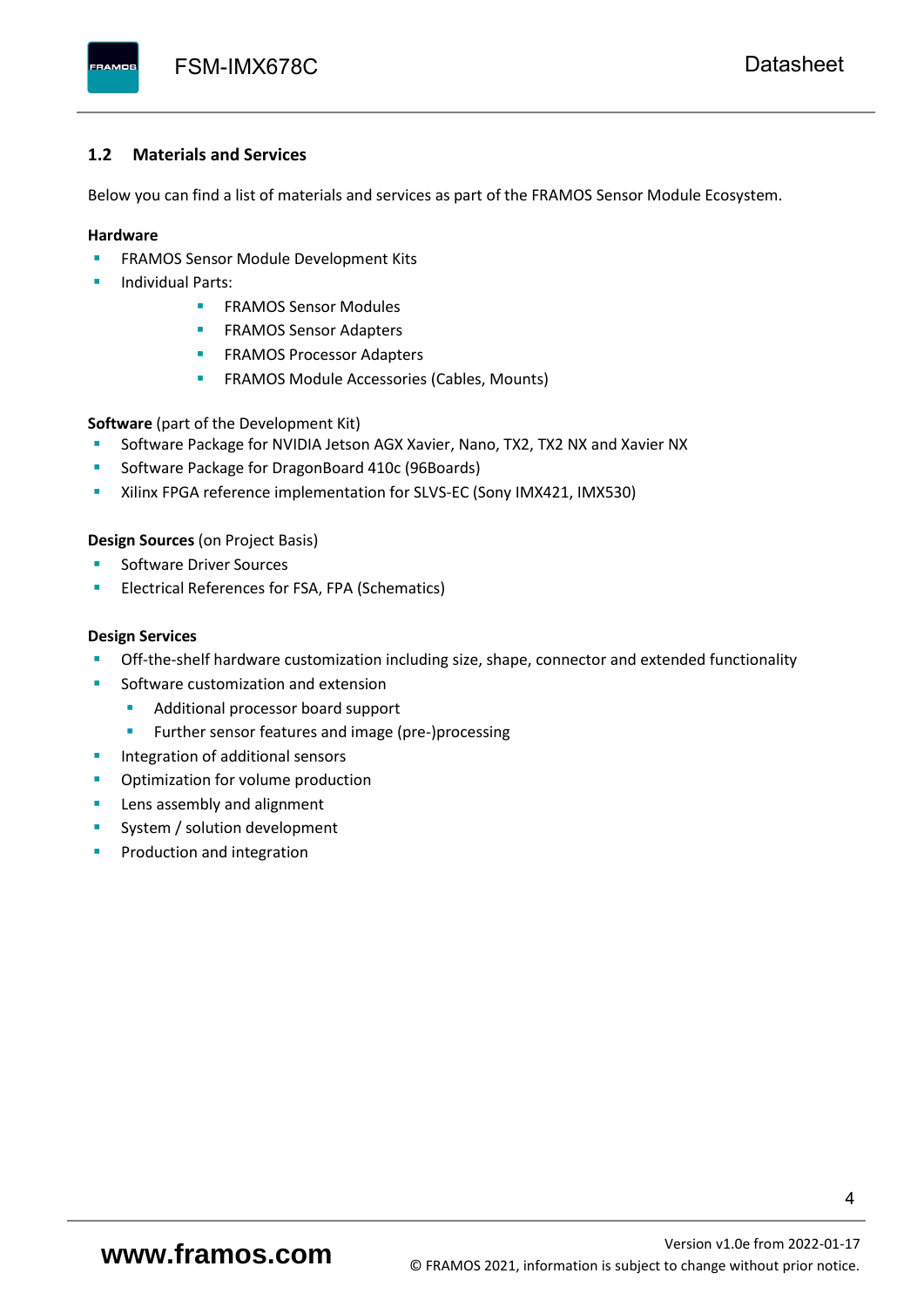### **1.2.1 Native MIPI CSI - 2 Modules**

#### **[Global Shu](#page-0-7)tters**

<span id="page-6-0"></span>

| <b>Model Name</b>                        | FSM-IMX297                      | <b>FSM-AR0144</b>            | FSM-IMX296                             | FSM-HDP230                             | <b>FSM-IMX565</b>                      |
|------------------------------------------|---------------------------------|------------------------------|----------------------------------------|----------------------------------------|----------------------------------------|
| <b>Shutter Type</b>                      | <b>CMOS Global Shutter</b>      | <b>CMOS Global Shutter</b>   | <b>CMOS Global Shutter</b>             | <b>CMOS Global Shutter</b>             | <b>CMOS Global Shutter</b>             |
| <b>Technology</b>                        | Pregius (Gen2)(Bin)             | ٠                            | Pregius (Gen2)                         |                                        | Pregius S (Gen4)                       |
| <b>Resolution [MP]</b>                   | 0.4                             | 1                            | 1.6                                    | 2.3                                    | 12.3                                   |
| <b>Resolution [HxV]</b>                  | 728 x 544                       | 1280 x 800                   | 1456 x 1088                            | 1944 x 1204                            | 4128 x 3008                            |
| Max. Framerate [FPS]                     | 120.9 FPS (1-Lane)              | 60.3 FPS (2-Lane)            | 60.4 FPS (1-Lane)                      | 59.9 FPS (4-Lane)<br>59.9 FPS (2-Lane) | 42.6 FPS (4-Lane)<br>22.3 FPS (2-Lane) |
| Mono / Color                             | Mono                            | Color / Mono                 | Mono                                   | Color / Mono                           | Color / Mono                           |
| <b>Sensor Manufacturer</b>               | Sony                            | <b>ON Semiconductor</b>      | Sony                                   | Pyxalis                                | Sony                                   |
| <b>Sensor Name</b>                       | <b>IMX297LLR /</b><br>IMX297LOR | AR0144CSSM /<br>AR0144CSSC   | <b>IMX296LLR /</b><br><b>IMX296LOR</b> | HDPYX 230-G Mono<br>/ HDPYX 230-G RGB  | <b>IMX565AAMJ-C/</b><br>IMX565AAQJ-C   |
| <b>Application / Grade</b>               | Sensing                         | Industrial                   | Sensing                                | Automotive                             | Industrial                             |
| <b>Optical Format [inch]</b>             | 1/2.9                           | 1/4                          | 1/2.9                                  | 1/2.5                                  | 1/1.1                                  |
| Pixel Size [µm]                          | $6.9 \times 6.9$                | 3x3                          | $3.45 \times 3.45$                     | $3.2 \times 3.2$                       | $2.74 \times 2.74$                     |
| <b>Pixel Bitdepth [bit]</b>              | 10 bit                          | 10 / 12 bit                  | 10 bit                                 | 8/10/12/14/16<br>bit                   | 8/10/12 bit                            |
| Data Interface [Type]                    | MIPI CSI-2                      | MIPI CSI-2                   | MIPI CSI-2                             | MIPI CSI-2                             | MIPI CSI-2                             |
| Data Interface [# Lanes]                 | $\mathbf{1}$                    | 1/2                          | $\mathbf{1}$                           | 2/4                                    | 2/4                                    |
| <b>Communication Interface</b>           | $I2C$ (4-wire serial)           | $l^2C$                       | $I2C$ (4-wire serial)                  | $l^2C$                                 | $I^2C$                                 |
| <b>Drive Frequency [MHz]</b>             | 37.125 / 74.25 / 54             | 6 to 48                      | 37.125 / 74.25 / 54                    | 6 to 27                                | 37.125 / 54 / 74.25<br><b>MHz</b>      |
| <b>Input Voltages</b>                    | 1.2V, 1.8V, 3.3V                | 1.2V, 1.8V, 2.8V             | 1.2V, 1.8V, 3.3V                       | 1.2V, 1.8V, 2.8V                       | 1.1V, 1.8V, 2.9V, 3.3V                 |
| <b>Supported Lens Mounts</b>             | M12 or<br>C/CS-Mount options    | M12 or<br>C/CS-Mount options | M12 or<br>C/CS-Mount options           | M12 or<br>C/CS-Mount options           | C/CS-Mount option                      |
| <b>Board Dimensions [mm<sup>2</sup>]</b> | 26.5 mm x 26.5 mm               | 26.5 mm x 26.5 mm            | 26.5 mm x 26.5 mm                      | 26.5 mm x 26.5 mm                      | 26.5 mm x 26.5 mm                      |

**www.framos.com**

www.framos.com

 $\mathfrak{g}$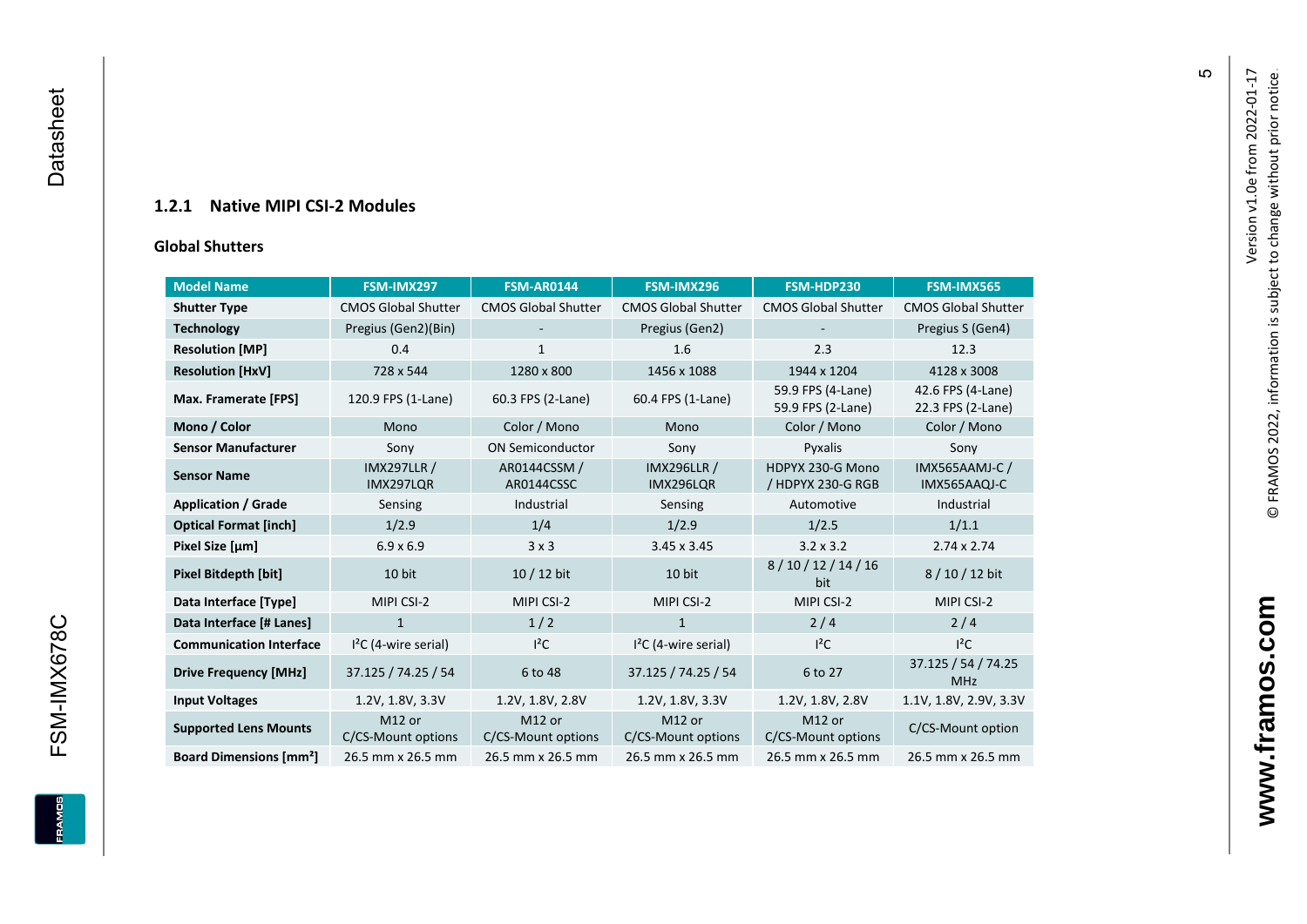#### **Rolling Shutters (Part 1/ 3 ) – up to 5 MP**

| <b>Model Name</b>                        | FSM-IMX327                         | FSM-IMX290                          | FSM-IMX462                           | FSM-IMX464                         | FSM-IMX335                         | <b>FSM-AR0521</b>                  |
|------------------------------------------|------------------------------------|-------------------------------------|--------------------------------------|------------------------------------|------------------------------------|------------------------------------|
| <b>Shutter Type</b>                      | <b>CMOS Rolling</b><br>Shutter     | <b>CMOS Rolling</b><br>Shutter      | <b>CMOS Rolling</b><br>Shutter       | <b>CMOS Rolling</b><br>Shutter     | <b>CMOS Rolling</b><br>Shutter     | <b>CMOS Rolling</b><br>Shutter     |
| <b>Technology</b>                        | Starvis + NIR                      | Starvis + NIR                       | <b>Starvis</b>                       | Starvis + NIR                      | <b>Starvis</b>                     |                                    |
| <b>Resolution [MP]</b>                   | 2.1                                | 2.1                                 | 2.1                                  | 4.2                                | 5                                  | 5                                  |
| <b>Resolution [HxV]</b>                  | 1920 x 1080                        | 1920 x 1080                         | 1920 x 1080                          | 2712 x 1538                        | 2616 x 1964                        | 2592 x 1944                        |
| Max. Framerate [FPS]                     | 60 FPS (4-Lane)<br>60 FPS (2-Lane) | 120 FPS (4-Lane)<br>60 FPS (2-Lane) | 120 FPS (4-Lane)<br>60 FPS (2-Lane)  | 90 FPS (4-Lane)<br>30 FPS (2-Lane) | 60 FPS (4-Lane)<br>30 FPS (2-Lane) | 69 FPS (4-Lane)<br>34 FPS (2-Lane) |
| Mono / Color                             | Color                              | Color                               | Mono                                 | Color / Mono                       | Color / Mono                       | Color / Mono                       |
| <b>Sensor Manufacturer</b>               | Sony                               | Sony                                | Sony                                 | Sony                               | Sony                               | <b>ON Semiconductor</b>            |
| <b>Sensor Name</b>                       | <b>IMX327LOR1</b>                  | IMX462LOR-C                         | <b>IMX290LLR /</b><br>IMX290LQR      | IMX464LQR-C                        | <b>IMX335LLN /</b><br>IMX335LQN    | AR0521SR2M /<br>AR0521SR2C         |
| <b>Application / Grade</b>               | Security                           | Security                            | Security                             | Security                           | Security                           |                                    |
| <b>Optical Format [inch]</b>             | 1/2.8                              | 1/2.8                               | 1/2.8                                | 1/1.8                              |                                    | 1/2.5                              |
| Pixel Size [µm]                          | $2.9 \times 2.9$                   | $2.9 \times 2.9$                    | $2.9 \times 2.9$<br>$2.9 \times 2.9$ |                                    | $2 \times 2$                       | $2.2 \times 2.2$                   |
| <b>Pixel Bitdepth [bit]</b>              | 10 / 12 bit                        | 10 / 12 bit                         | 10 / 12 bit<br>10 / 12 bit           |                                    | 10 / 12 bit                        | 8/10/12 bit                        |
| Data Interface [Type]                    | MIPI CSI-2                         | MIPI CSI-2                          | MIPI CSI-2                           | MIPI CSI-2                         | MIPI CSI-2                         | MIPI CSI-2                         |
| Data Interface [# Lanes]                 | 2/4                                | 2/4                                 | 2/4                                  | 2/4                                | 2/4                                | 2/4                                |
| <b>Communication Interface</b>           | $I2C$ (4-wire serial)              | $l^2C$                              | $I2C$ (4-wire serial)                | $I^2C$                             | $l^2C$                             | $l^2C$                             |
| <b>Drive Frequency [MHz]</b>             | 37.125 / 74.25                     | 37.125 / 74.25                      | 37.125 / 74.25                       | 6 to 27 / 37.125 /<br>74.25        | $6 - 27 / 37.125 /$<br>74.25       | 10 to 48                           |
| <b>Input Voltages</b>                    | 1.2V, 1.8V, 2.9V                   | 1.2V, 1.8V, 2.9V                    | 1.2V, 1.8V, 2.9V                     | 1.2V, 1.8V, 2.9V                   | 1.2V, 1.8V, 2.9V                   | 1.2V, 1.8V, 2.7V                   |
| <b>Supported Lens Mounts</b>             | M12 or C/CS-Mount<br>options       | M12 or C/CS-Mount<br>options        | M12 or C/CS-Mount<br>options         | M12 or C/CS-Mount<br>options       | M12 or C/CS-Mount<br>options       | M12 or C/CS-Mount<br>options       |
| <b>Board Dimensions [mm<sup>2</sup>]</b> | $26.5 \times 26.5$                 | $26.5 \times 26.5$                  | 26.5 x 26.5                          | $26.5 \times 26.5$                 | 26.5 x 26.5                        | 26.5 x 26.5                        |

FSM-IMX678C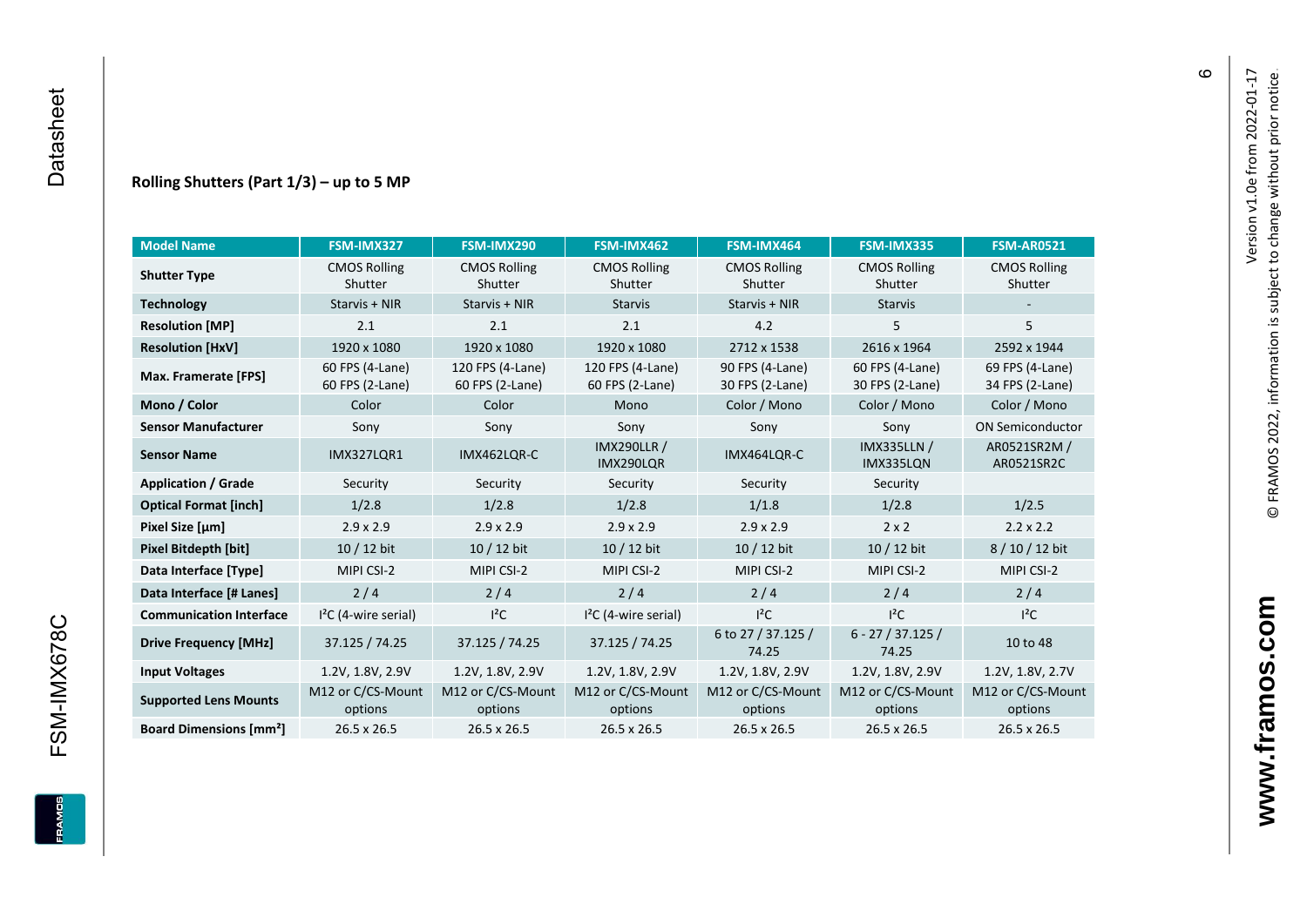#### **Rolling Shutters (Part 2/ 3 ) – 8 MP**

| <b>Model Name</b>                        | FSM-IMX334                      | FSM-IMX485                         | <b>FSM-IMX585</b>                    | FSM-IMX678                         | FSM-IMX415                         | <b>FSM-IMX715</b>                  |
|------------------------------------------|---------------------------------|------------------------------------|--------------------------------------|------------------------------------|------------------------------------|------------------------------------|
| <b>Shutter Type</b>                      | <b>CMOS Rolling</b>             | <b>CMOS Rolling</b>                | <b>CMOS Rolling</b>                  | <b>CMOS Rolling</b>                | <b>CMOS Rolling</b>                | <b>CMOS Rolling</b>                |
|                                          | Shutter                         | Shutter                            | Shutter                              | Shutter                            | Shutter                            | Shutter                            |
| <b>Technology</b>                        | <b>Starvis</b>                  | Starvis + NIR                      | Starvis2                             | Starvis2                           | Starvis + NIR                      | Starvis + NIR                      |
| <b>Resolution [MP]</b>                   | 8.3                             | 8.3                                | 8.3                                  | 8.3                                | 8.4                                | 8.4                                |
| <b>Resolution [HxV]</b>                  | 3864 x 2180                     | 3864 x 2180                        | 3856 x 2180                          | 3856 x 2180                        | 3864 x 2192                        | 3864 x 2192                        |
| Max. Framerate [FPS]                     | 60 FPS (4-Lane)                 | 72 FPS (4-Lane)<br>38 FPS (2-Lane) | 90.1 FPS (4-Lane)<br>30 FPS (2-Lane) | 72 FPS (4-Lane)<br>30 FPS (2-Lane) | 90 FPS (4-Lane)<br>44 FPS (2-Lane) | 90 FPS (4-Lane)<br>44 FPS (2-Lane) |
| Mono / Color                             | Color / Mono                    | Color                              | Color                                | Color / Mono                       | Color                              | Color                              |
| <b>Sensor Manufacturer</b>               | Sony                            | Sony                               | Sony                                 | Sony                               | Sony                               | Sony                               |
| <b>Sensor Name</b>                       | <b>IMX334LLR /</b><br>IMX334LQR | IMX485LQJ                          | IMX585AAQJ1-C                        | IMX678AAQR1                        | IMX415-AAQR                        | IMX715AAQR1                        |
| <b>Application / Grade</b>               | Security                        | Security                           | Security                             | Security                           | Security                           | Security                           |
| <b>Optical Format [inch]</b>             | 1/1.8                           | 1/1.2                              | 1/1.2                                | 1/1.8                              |                                    | 1/2.8                              |
| Pixel Size [µm]                          | $2 \times 2$                    | $2.9 \times 2.9$                   | $2.9 \times 2.9$                     | $2 \times 2$                       | $1.45 \times 1.45$                 | $1.45 \times 1.45$                 |
| <b>Pixel Bitdepth [bit]</b>              | $10/12$ bit                     | 10 / 12 bit                        | 10 / 12 bit                          | 10 / 12 bit                        | $10/12$ bit                        | $10/12$ bit                        |
| Data Interface [Type]                    | MIPI CSI-2                      | MIPI CSI-2                         | MIPI CSI-2                           | MIPI CSI-2                         | MIPI CSI-2                         | MIPI CSI-2                         |
| Data Interface [# Lanes]                 | $\overline{4}$                  | 2/4                                | 2/4                                  | 2/4                                | 2/4                                | 2/4                                |
| <b>Communication Interface</b>           | $I^2C$                          | $I^2C$                             | $I^2C$                               | $I^2C$                             | $I^2C$                             | $I^2C$                             |
| <b>Drive Frequency [MHz]</b>             | $6 - 27 / 37.125 /$<br>74.25    | 6 to 27 / 37.125 /<br>74.25        | 6 to 27 / 37.125 /<br>72/74.25       | $6 - 27 / 37.125 /$<br>74.25       | 24 / 27 / 37.125 /<br>72 / 74.25   | 24 / 27 / 37.125 /<br>72 / 74.25   |
| <b>Input Voltages</b>                    | 1.2V, 1.8V, 2.9V                | 1.2V, 1.8V, 2.9V                   | 1.1V, 1.8V, 3.3V                     | 1.1V, 1.8V, 3.3V                   | 1.1V, 1.8V, 2.9V                   | 1.1V, 1.8V, 2.9V                   |
| <b>Supported Lens Mounts</b>             | M12 or C/CS-<br>Mount options   | C/CS-Mount option                  | C/CS-Mount option                    | M12 or C/CS-<br>Mount options      | M12 or C/CS-<br>Mount options      | M12 or C/CS-<br>Mount options      |
| <b>Board Dimensions [mm<sup>2</sup>]</b> | 26.5 x 26.5                     | 26.5 x 26.5                        | 26.5 x 26.5                          | 26.5 x 26.5                        | 26.5 x 26.5                        | 26.5 x 26.5                        |

 $\overline{r}$ 

FSM-IMX678C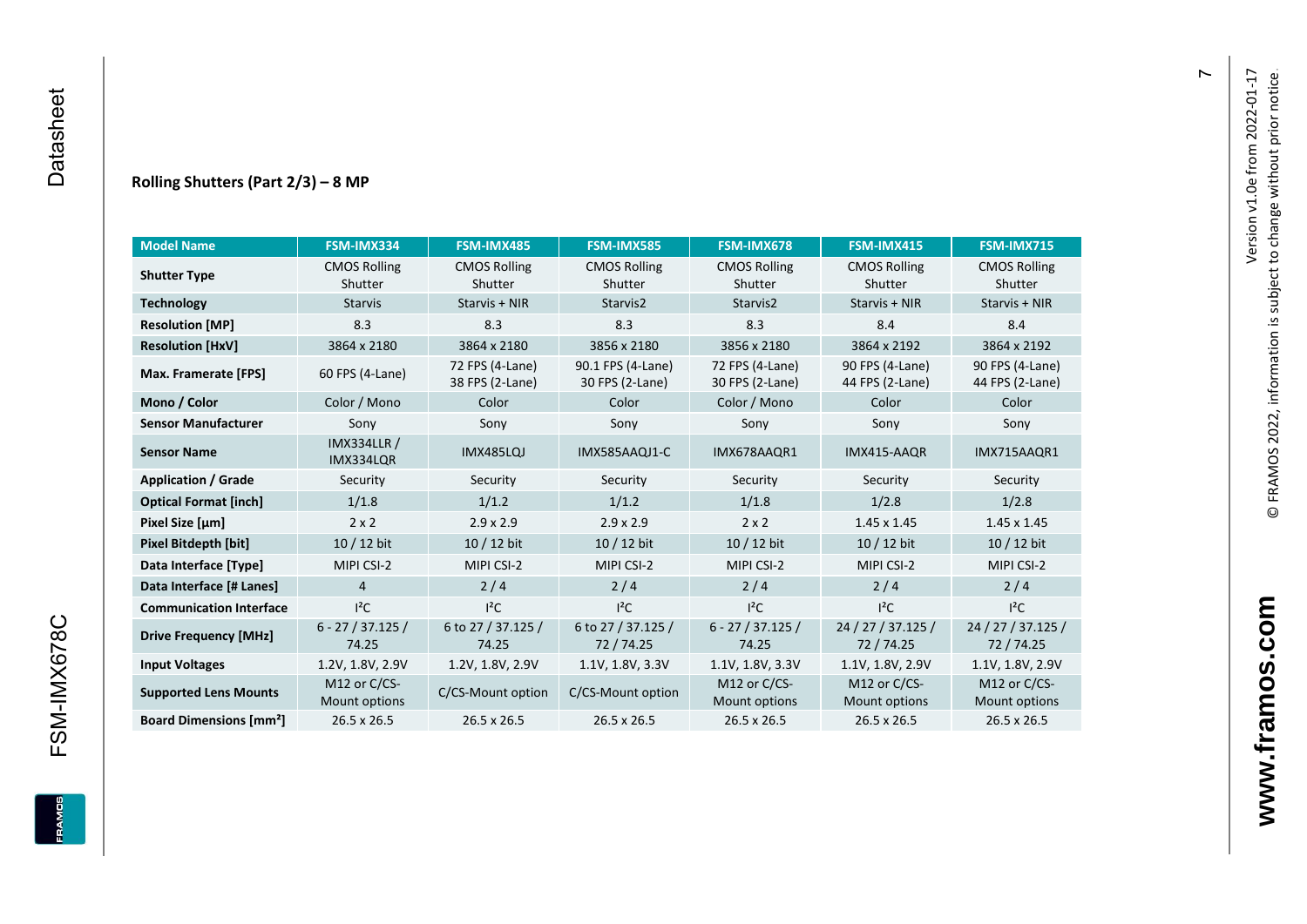| <b>Model Name</b>                        | FSM-IMX412                               | FSM-IMX577                               | FSM-IMX477                               | <b>FSM-AR1335</b>                        | FSM-IMX283                  |
|------------------------------------------|------------------------------------------|------------------------------------------|------------------------------------------|------------------------------------------|-----------------------------|
| <b>Shutter Type</b>                      | <b>CMOS Rolling Shutter</b>              | <b>CMOS Rolling Shutter</b>              | <b>CMOS Rolling Shutter</b>              | <b>CMOS Rolling Shutter</b>              | <b>CMOS Rolling Shutter</b> |
| <b>Technology</b>                        | <b>Starvis</b>                           | <b>Starvis</b>                           | <b>Starvis</b>                           |                                          | <b>Starvis</b>              |
| <b>Resolution [MP]</b>                   | 12.3                                     | 12.3                                     | 12.3                                     | 13.1                                     | 20.2                        |
| <b>Resolution [HxV]</b>                  | 4056 x 3040                              | 4056 x 3040                              | 4056 x 3040                              | 4208 x 3120                              | 5496 x 3694                 |
| Max. Framerate [FPS]                     | 59.9 FPS (4-Lane)<br>30 FPS (2-Lane)     | 59.9 FPS (4-Lane)<br>30 FPS (2-Lane)     | 59.9 FPS (4-Lane)<br>30 FPS (2-Lane)     | 27.2 FPS (4-Lane)<br>13 FPS (2-Lane)     | 24.7 FPS (4-Lane)           |
| Mono / Color                             | Color                                    | Color                                    | Color                                    | Color                                    | Color                       |
| <b>Sensor Manufacturer</b>               | Sony                                     | Sony                                     | Sony                                     | <b>ON Semiconductor</b>                  | Sony                        |
| <b>Sensor Name</b>                       | IMX412-AACK                              | IMX477-AAPK                              | IMX577-AACK                              | AR1335CSSM /<br>AR1335CSSC               | <b>IMX283CQJ</b>            |
| <b>Application / Grade</b>               | Security                                 | Security                                 | Security                                 | Industrial                               | Audio/Video                 |
| <b>Optical Format [inch]</b>             | 1/2.3                                    | 1/2.3                                    | 1/2.3                                    | 1/3.2                                    | $\mathbf{1}$                |
| Pixel Size [µm]                          | $1.55 \times 1.55$                       | $1.55 \times 1.55$                       | $1.55 \times 1.55$                       | $1.1 \times 1.1$                         | $2.4 \times 2.4$            |
| Pixel Bitdepth [bit]                     | 10 / 12 bit                              | 8/10/12 bit                              | 8 / 10 / 12 bit                          | 8 / 10 bit                               | 10 / 12 bit                 |
| Data Interface [Type]                    | MIPI CSI-2                               | MIPI CSI-2                               | MIPI CSI-2                               | MIPI CSI-2                               | MIPI CSI-2                  |
| Data Interface [# Lanes]                 | 2/4                                      | 2/4                                      | 2/4                                      | 2/4                                      | $\overline{4}$              |
| <b>Communication Interface</b>           | $I2C$ (CCI)                              | $I2C$ (CCI)                              | $I2C$ (CCI)                              | $I^2C$                                   | $I^2C$                      |
| <b>Drive Frequency [MHz]</b>             | 6/12/18/27                               | 6 to 27                                  | 6 to 27                                  | 6 to 48                                  | 6 to 27                     |
| <b>Input Voltages</b>                    | 1.05V, 1.8V, 2.75V                       | 1.05V, 1.8V, 2.8V                        | 1.05V, 1.8V, 2.8V                        | 1.2V, 1.8V, 2.7V                         | 1.2V, 1.8V, 2.9V            |
| <b>Supported Lens Mounts</b>             | M <sub>12</sub> or<br>C/CS-Mount options | M <sub>12</sub> or<br>C/CS-Mount options | M <sub>12</sub> or<br>C/CS-Mount options | M <sub>12</sub> or<br>C/CS-Mount options | C/CS-Mount option           |
| <b>Board Dimensions [mm<sup>2</sup>]</b> | 26.5 x 26.5                              | 26.5 x 26.5                              | 26.5 x 26.5                              | 26.5 x 26.5                              | 26.5 x 26.5                 |

FSM-IMX678C

FRAMOS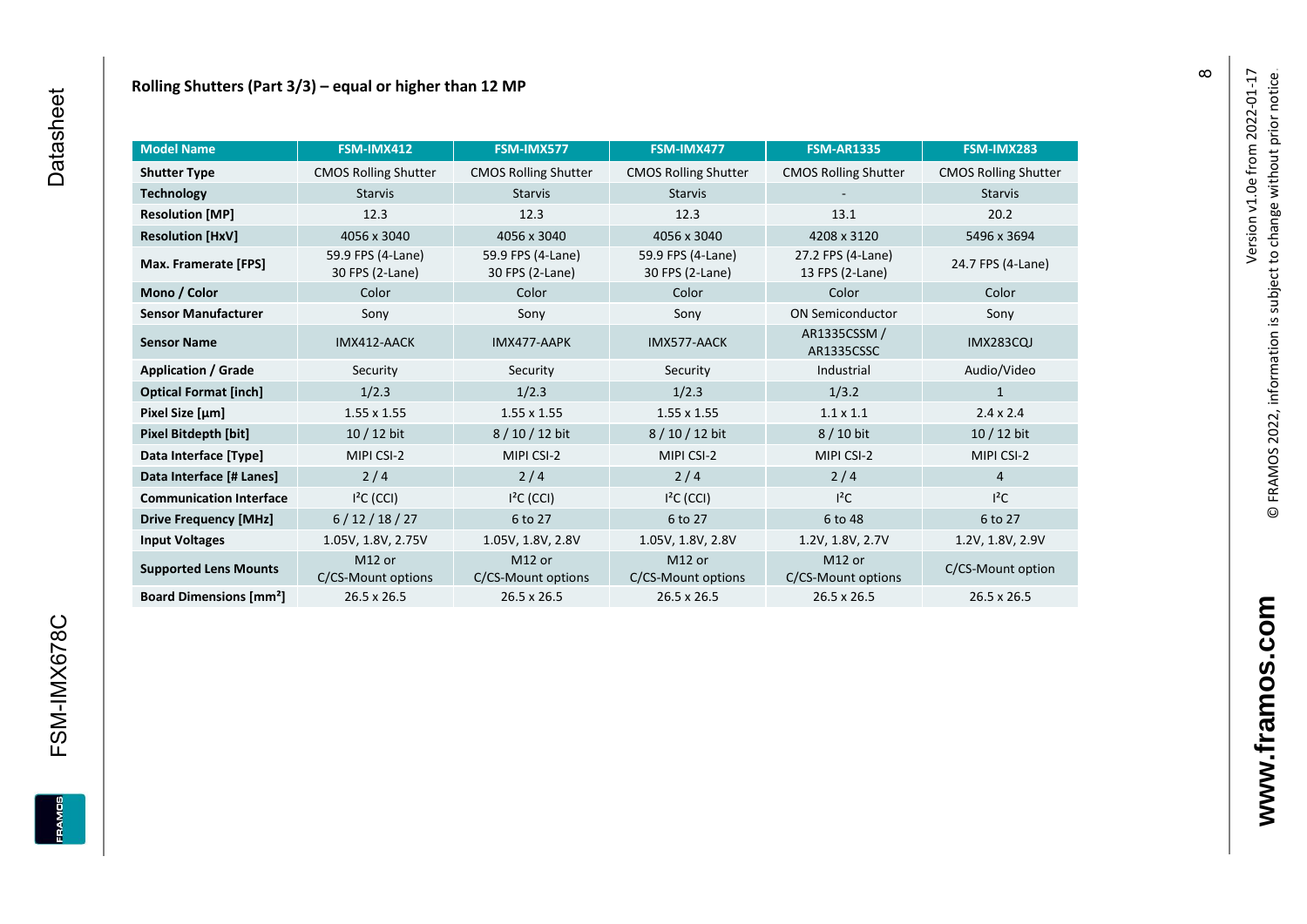### **[1.2.2](#page-0-7) Sub -LVDS, SLVS and SLVS -EC Modules**

<span id="page-10-0"></span>

| <b>Model Name</b>                        | FSM-IMX264                 | FSM-IMX304                 | FSM-IMX530                                            |
|------------------------------------------|----------------------------|----------------------------|-------------------------------------------------------|
| <b>Shutter Type</b>                      | <b>CMOS Global Shutter</b> | <b>CMOS Global Shutter</b> | <b>CMOS Global Shutter</b>                            |
| <b>Technology</b>                        | Pregius (Gen2)             | Pregius (Gen2)             | Pregius S (Gen4)                                      |
| <b>Resolution [MP]</b>                   | 5.1                        | 12.4                       | 24.5                                                  |
| <b>Resolution [HxV]</b>                  | 2464 x 2056                | 4112 x 3008                | 5328 x 4608                                           |
| Max. Framerate [FPS]                     | CSI-2: 35.7 FPS (4-Lane)   | CSI-2: 23.4 FPS (4-Lane)   | SLVS-EC: 106.9 FPS (8-Lane)<br>CSI-2: 30 FPS (4-Lane) |
| Mono / Color                             | Color / Mono               | Color / Mono               | Color / Mono                                          |
| <b>Sensor Manufacturer</b>               | Sony                       | Sony                       | Sony                                                  |
| <b>Sensor Name</b>                       | IMX264LLR / IMX264LQR      | IMX304LLR / IMX304LQR      | IMX530-AAMJ / IMX530-AAQJ                             |
| <b>Application / Grade</b>               | Industrial                 | Industrial                 | Industrial                                            |
| <b>Optical Format [inch]</b>             | 2/3                        | 1.1                        | 1.2                                                   |
| Pixel Size [µm]                          | $3.45 \times 3.45$         | $3.45 \times 3.45$         | $2.74 \times 2.74$                                    |
| Pixel Bitdepth [bit]                     | 12 bit                     | 12 bit                     | 8/10/12 bit                                           |
| Data Interface [Type]                    | SubLVDS                    | SubLVDS                    | SLVS, SLVS-EC                                         |
| Data Interface [# Lanes]                 | 4                          | 4/8                        | 1/2/4/8                                               |
| <b>Communication Interface</b>           | $I2C$ (4-wire serial)      | $I2C$ (4-wire serial)      | $I2C$ (4-wire serial)                                 |
| <b>Drive Frequency [MHz]</b>             | 37.125 / 54 / 74.25        | 37.125 / 54 / 74.25        | 37.125 / 54 / 74.25                                   |
| <b>Input Voltages</b>                    | 1.2V, 1.8V, 3.3V           | 1.2V, 1.8V, 3.3V           | 1.1V, 1.8V, 2.9V, 3.3V                                |
| <b>Supported Lens Mounts</b>             | C/CS-Mount option          | C/CS-Mount option          | C/CS-Mount option                                     |
| <b>Board Dimensions [mm<sup>2</sup>]</b> | 28 x 28                    | 28 x 28                    | 28 x 28                                               |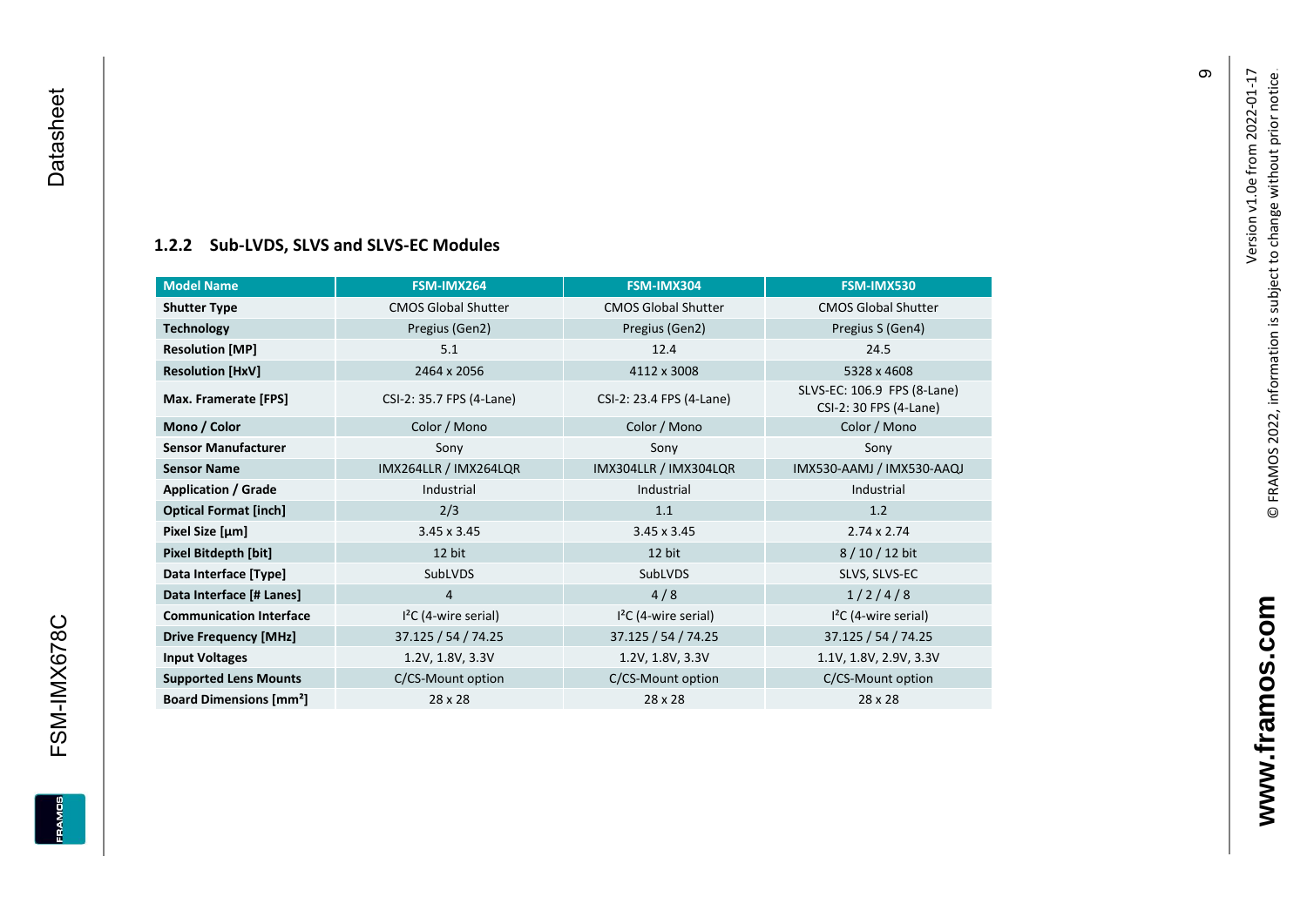# <span id="page-11-0"></span>**2 Software Package and Drivers**

As FRAMOS we know that the getting started with a new technology is the biggest challenge. The idea behind the Software Package is to enable embedded software engineers to get quickly to a streaming system and provide at the same time all tools that are needed to extend and adapt it according the individual needs of the application.

#### **What the software package and driver are:**

- A reference for a custom sensor implementation
- Demonstrating how to use the required interfaces
- Demonstrating how to communicate with the image sensor
- Demonstrating how to generaly initialize and configure the image sensor
- Provide initial image streaming output to the user space
- Demonstrating how to run basic image processing on pixel data

#### **Supported Processor Platforms**

The table below shows which platforms are supported by the standard driver package, and how many FSMs can at maximum be operated in parallel.

| <b>Sensor Module</b> | <b>NVIDIA</b><br><b>Jetson TX2</b> | <b>NVIDIA</b><br><b>AGX Xavier</b> | <b>NVIDIA</b><br><b>Jetson Nano,</b><br><b>TX2 NX, Xavier</b><br><b>NX</b> | <b>DragonBoard</b><br>410c | 96Boards<br><b>Consumer</b><br><b>Edition</b>    | <b>Xilinx</b><br><b>Development</b><br><b>Boards</b> |  |  |  |
|----------------------|------------------------------------|------------------------------------|----------------------------------------------------------------------------|----------------------------|--------------------------------------------------|------------------------------------------------------|--|--|--|
| <b>FSM-AR0144</b>    | 4                                  |                                    | $\overline{2}$                                                             |                            |                                                  |                                                      |  |  |  |
| <b>FSM-AR0521</b>    | $\overline{4}$                     |                                    | $\overline{2}$                                                             | $\overline{2}$             |                                                  |                                                      |  |  |  |
| <b>FSM-AR1335</b>    | 4                                  |                                    | $\overline{2}$                                                             |                            |                                                  |                                                      |  |  |  |
| FSM-HDP230           | $\overline{4}$                     | $\overline{4}$                     | $\overline{2}$                                                             |                            |                                                  |                                                      |  |  |  |
| FSM-IMX264           | $\overline{2}$                     | $\overline{4}$                     | $\overline{\phantom{a}}$                                                   |                            |                                                  |                                                      |  |  |  |
| FSM-IMX283           | $\overline{2}$                     | $\overline{4}$                     | $\overline{\phantom{a}}$                                                   |                            |                                                  |                                                      |  |  |  |
| FSM-IMX290           | 4                                  |                                    | $\overline{2}$                                                             | $\overline{2}$             |                                                  |                                                      |  |  |  |
| FSM-IMX296           | 4                                  |                                    | $\overline{2}$                                                             | $\overline{2}$             |                                                  |                                                      |  |  |  |
| FSM-IMX297           | 4                                  |                                    | $\overline{2}$                                                             |                            |                                                  |                                                      |  |  |  |
| FSM-IMX304           | $\overline{2}$                     | $\overline{4}$                     | $\overline{\phantom{a}}$                                                   |                            |                                                  |                                                      |  |  |  |
| FSM-IMX327           | 4                                  |                                    | $\overline{2}$                                                             | $\overline{2}$             | HW only, driver development<br>on project basis. |                                                      |  |  |  |
| FSM-IMX334           | $\overline{2}$                     | $\overline{4}$                     | $\overline{\phantom{a}}$                                                   |                            |                                                  |                                                      |  |  |  |
| FSM-IMX335           | 4                                  |                                    | $\overline{2}$                                                             |                            |                                                  |                                                      |  |  |  |
| FSM-IMX412           | $\overline{4}$                     |                                    | $\overline{2}$                                                             | $\overline{2}$             |                                                  |                                                      |  |  |  |
| FSM-IMX415           | 4                                  |                                    | $\overline{2}$                                                             |                            |                                                  |                                                      |  |  |  |
| FSM-IMX462           | $\overline{\mathbf{4}}$            |                                    | $\overline{2}$                                                             |                            |                                                  |                                                      |  |  |  |
| FSM-IMX464           | $\overline{4}$                     |                                    | $\overline{2}$                                                             |                            |                                                  |                                                      |  |  |  |
| FSM-IMX477           | $\overline{4}$                     |                                    | $\overline{2}$                                                             |                            |                                                  |                                                      |  |  |  |
| FSM-IMX485           | $\overline{4}$                     |                                    | $\overline{2}$                                                             |                            |                                                  |                                                      |  |  |  |
| FSM-IMX565           | $\overline{4}$                     |                                    | $\overline{2}$                                                             |                            |                                                  |                                                      |  |  |  |
| FSM-IMX577           | $\overline{4}$                     |                                    | $\overline{2}$                                                             |                            |                                                  |                                                      |  |  |  |
| FSM-IMX585           | $\overline{4}$                     |                                    | $\overline{2}$                                                             |                            |                                                  |                                                      |  |  |  |
| FSM-IMX678           | 4                                  |                                    | $\overline{2}$                                                             |                            |                                                  |                                                      |  |  |  |
| FSM-IMX715           | $\overline{4}$                     |                                    | $\overline{2}$                                                             |                            |                                                  |                                                      |  |  |  |
| FSM-IMX530           | $\overline{2}$                     | $\overline{4}$                     |                                                                            |                            |                                                  | 1 <sup>1</sup>                                       |  |  |  |

*Table 1: Ecosystem Software Package - Supported number of FSMs per processing board*

<sup>1</sup> SLVS-EC based FPGA reference implementation as part of the SLVS-EC RX IP Core offering.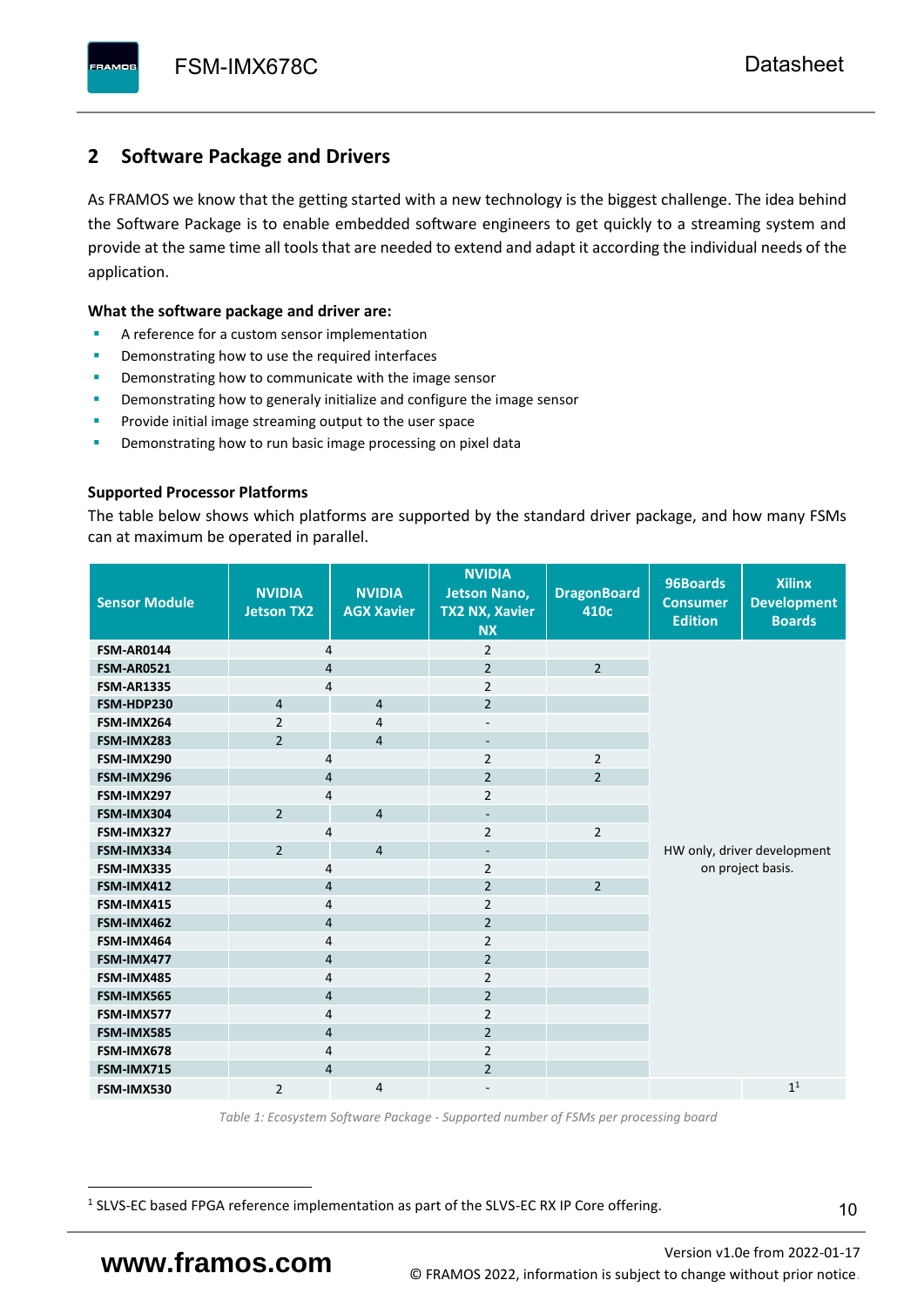### <span id="page-12-0"></span>**2.1 Reference Software: NVIDIA Jetson Family**

The software package provided with the Development Kits of the FRAMOS Sensor Module Ecosystem provided for NVIDIA Jetson platforms provides a reference implementation of sensor and device drivers for MIPI CSI-2. It contains a minimum feature set demonstrating how to utilize the platform specific data interface and communication implementation, as well as the initialization of the image sensor and implementation of basic features.

#### **Package Content:**

- Platform and device drivers with Linux for Tegra Support
- V4L2 based subdevice drivers (low-level C API)
- Streamlined V4L2 library (LibSV) providing generic C/C++ API
- Display Examples:
	- OpenCV (Software)
	- LibArgus (Hardware)

#### **Supported Devices:**

- **NVIDIA Jetson Nano Developer Kit (B01)**
- **NVIDIA Jetson TX2 Developer Kit**
- NVIDIA Jetson TX2 NX Developer Kit
- **NVIDIA Jetson Xavier NX Developer Kit**
- **NVIDIA Jetson AGX Xavier Developer Kit**

## <span id="page-12-1"></span>**2.1.1 Platform and Sensor Device Drivers**

The driver divides into two main parts that are configured in separate ways – the Image Modes and the General Features of the image sensor.

#### **Image Modes**

These are major attributes that have impact to the image data stream formatting. They require a static preconfiguration within the device tree (DT):

- Image / streaming resolution
- Pixel format / bit depth
- Data rate / lane configuration

Each driver provides access to  $3 - 5$  pre-built configurations, reflecting the main operation modes of the imager. Beside the full resolution, that is always available, they allow to receive image streams in common video resolutions like VGA, Full HD and UHD as they are supported or make sense by the imagers, and utilize sensor features like ROI and binning.

They act as an example for implementation and usage and are available as source. Due to the size limitation of the device tree, it is not possible to integrate an extensive set of options.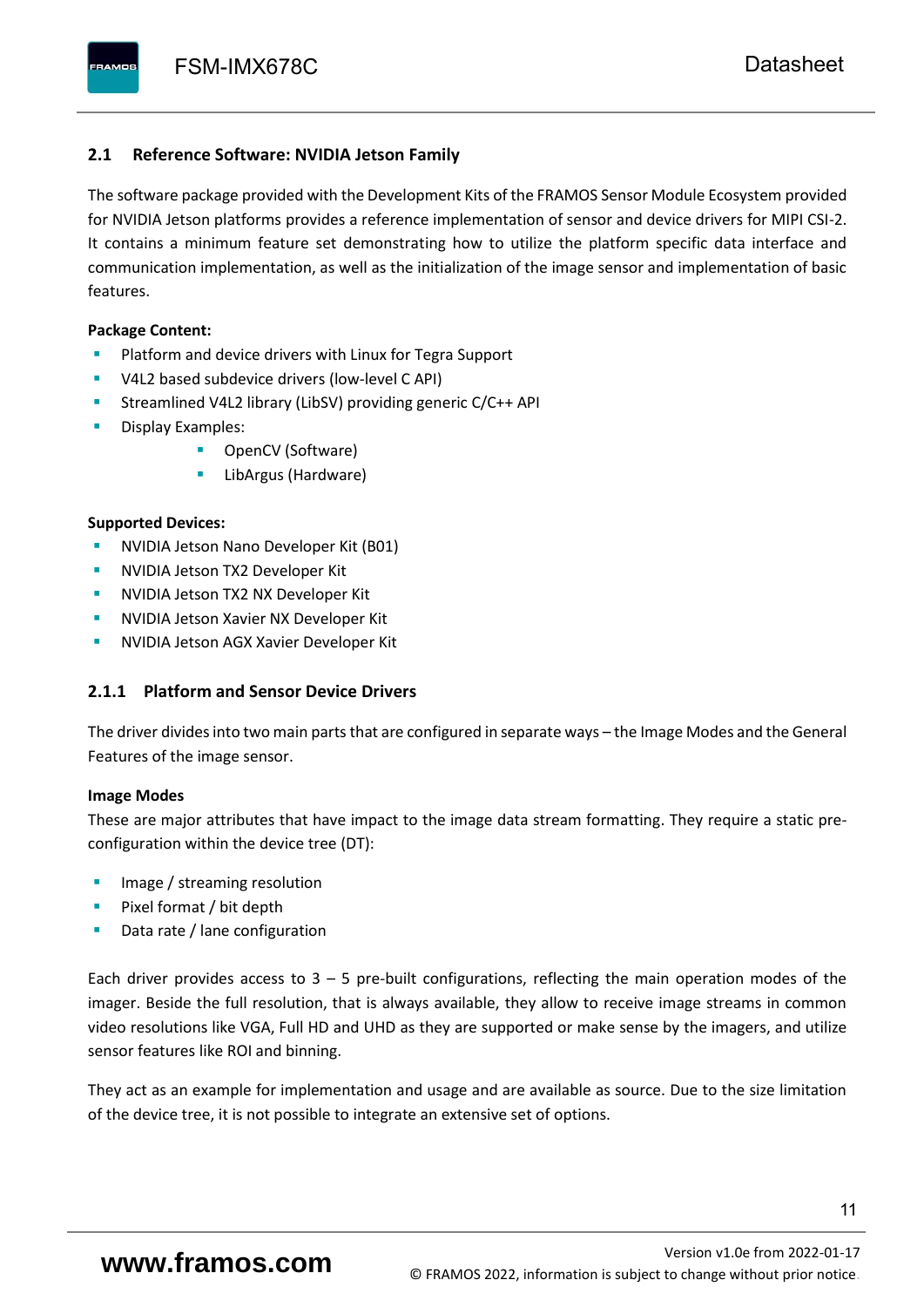#### **General Features**

These are attributes of the image sensor that do not manipulate the data stream formatting. The drivers provided with the Software Pack integrate the sensor features as shown in the table below.

| <b>Pre-Implemented</b><br><b>Features per</b><br><b>Model</b> | Gain (Analog / Digital) | <b>Frame Rate</b> | <b>Exposure Time</b> | Flip / Mirror | <b>IS Mode (Master / Slave)</b> | Sensor Mode ID | <b>Test Pattern Output</b> | <b>Black Level</b> | <b>HDR Output</b> | <b>Broadcast</b> | Data Rate | <b>Synchronizing Master</b> |                           |
|---------------------------------------------------------------|-------------------------|-------------------|----------------------|---------------|---------------------------------|----------------|----------------------------|--------------------|-------------------|------------------|-----------|-----------------------------|---------------------------|
| <b>FSM-AR0144</b>                                             |                         |                   |                      |               |                                 |                |                            |                    |                   |                  |           |                             |                           |
| <b>FSM-AR0521</b>                                             |                         |                   |                      |               |                                 |                |                            |                    |                   |                  |           |                             |                           |
| <b>FSM-AR1335</b>                                             |                         |                   |                      |               |                                 |                |                            |                    |                   |                  |           |                             |                           |
| FSM-HDP230                                                    |                         |                   |                      |               |                                 |                |                            |                    |                   |                  |           |                             |                           |
| FSM-IMX264                                                    |                         |                   |                      |               |                                 |                |                            |                    |                   |                  |           |                             |                           |
| FSM-IMX283                                                    |                         |                   |                      |               |                                 |                |                            |                    |                   |                  |           |                             |                           |
| FSM-IMX290                                                    |                         |                   |                      |               |                                 |                |                            |                    |                   |                  |           |                             |                           |
| FSM-IMX296                                                    |                         |                   |                      |               |                                 |                |                            |                    |                   |                  |           |                             |                           |
| FSM-IMX297                                                    |                         |                   |                      |               |                                 |                |                            |                    |                   |                  |           |                             |                           |
| FSM-IMX304                                                    |                         |                   |                      |               |                                 |                |                            |                    |                   |                  |           |                             |                           |
| FSM-IMX327                                                    |                         |                   |                      |               |                                 |                |                            |                    |                   |                  |           |                             |                           |
| FSM-IMX334                                                    |                         |                   |                      |               |                                 |                |                            |                    |                   |                  |           |                             |                           |
| FSM-IMX335                                                    |                         |                   |                      |               |                                 |                |                            |                    |                   |                  |           |                             |                           |
| FSM-IMX412                                                    |                         |                   |                      |               |                                 |                |                            |                    |                   |                  |           |                             |                           |
| FSM-IMX415                                                    |                         |                   |                      |               |                                 |                |                            |                    |                   |                  |           |                             |                           |
| FSM-IMX462                                                    |                         |                   |                      |               |                                 |                |                            |                    |                   |                  |           |                             | V4L (libsv) and libargus  |
| FSM-IMX464                                                    |                         |                   |                      |               |                                 |                |                            |                    |                   |                  |           |                             | V4L (libsv)               |
| FSM-IMX477                                                    |                         |                   |                      |               |                                 |                |                            |                    |                   |                  |           |                             | Not Supported/Implemented |
| FSM-IMX485                                                    |                         |                   |                      |               |                                 |                |                            |                    |                   |                  |           |                             |                           |
| FSM-IMX530                                                    |                         |                   |                      |               |                                 |                |                            |                    |                   |                  |           |                             |                           |
| FSM-IMX565                                                    |                         |                   |                      |               |                                 |                |                            |                    |                   |                  |           |                             |                           |
| FSM-IMX577                                                    |                         |                   |                      |               |                                 |                |                            |                    |                   |                  |           |                             |                           |
| FSM-IMX565                                                    |                         |                   |                      |               |                                 |                |                            |                    |                   |                  |           |                             |                           |
| FSM-IMX585                                                    |                         |                   |                      |               |                                 |                |                            |                    |                   |                  |           |                             |                           |
| FSM-IMX678                                                    |                         |                   |                      |               |                                 |                |                            |                    |                   |                  |           |                             |                           |
| FSM-IMX715                                                    |                         |                   |                      |               |                                 |                |                            |                    |                   |                  |           |                             |                           |

*Table 2: Supported sensor features on NVIDIA Jetson Family*

Further features, as they are supported by the image sensor, can be integrated into the driver sources using the image sensor datasheet.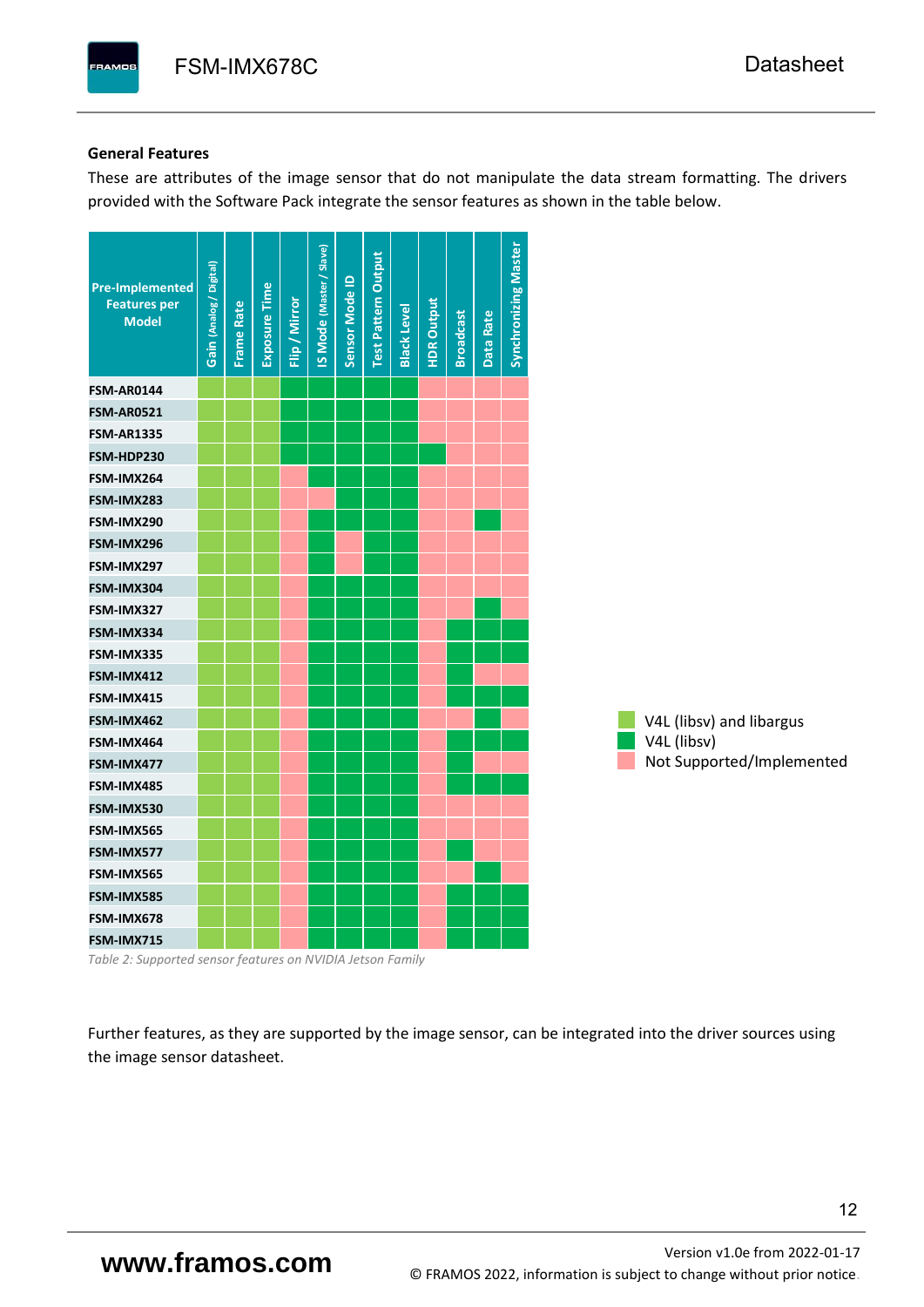# <span id="page-14-0"></span>**2.1.2 Image Pre-Processing Examples**

The provided image processing examples show the general mechanisms of data handling for an image processing using 3<sup>rd</sup>-party libraries. The OpenCV example provides data that is raw (mono) or demosaiced (color) and not further optimized for visual experience, while the LibArgus examples leverages the discrete ISP (Image Signal Processor) inside the Jetson SoC to optimize image reproduction.

# **Argus Camera Example:**

- Using hard ISP in NVIDIA Jetson SoCs, most performant option for image preprocessing
- **•** Only applicable for color sensors (color processing can't be disabled)
- Most performant option
- Utilizing libArgus closed source library, support and tuning on individual basis through FRAMOS
- Example Implementation: Shows Demo Tuning per FSM Devkit

|                               | <b>Xavier</b><br>(AGX, NX) | Tegra X2<br>(TX2, TX2 NX) | Tegra X1<br>(TX1, Nano) |
|-------------------------------|----------------------------|---------------------------|-------------------------|
|                               | <b>Performance</b>         |                           |                         |
| Max. # of streams through ISP | 16                         | 12                        | 6                       |
| Pixel Bandwidth (max.)        | 2 Gpix/s                   | $1.4$ Gpix/s              | $1.4$ Gpix/s            |
| Image Resolution (max.)       | 64 MP                      | 24 MP                     | 24 MP                   |
| Image Width (max.)            | 6144 px                    | 6144 px                   | 6144 px                 |

*Table 3: ISP capabilities / limitations of NVIDIA Jetson Family*

The software package provided with our FSM Devkits contains a functionally and performance limited example configuration for the Jetson ISP. The configuration is sensor and lens related and demonstrates the combination of our standard kit in environments that are illuminated with fluorescent light, like in office or laboratory.

|                                                                   | <b>Supported Features in Default Configuration</b> |  |  |  |  |
|-------------------------------------------------------------------|----------------------------------------------------|--|--|--|--|
| Lens Considered (Type)                                            | Yes (Devkit Lens)                                  |  |  |  |  |
| IR Cut Filter (Type)                                              | Yes (650nm/50%)                                    |  |  |  |  |
| <b>Sensor Configuration</b>                                       | <b>Driver Default</b>                              |  |  |  |  |
| <b>Demosaic</b>                                                   | Yes <sup>2</sup>                                   |  |  |  |  |
| <b>Black Level Compensation</b>                                   | <b>Yes (Calibrated)</b>                            |  |  |  |  |
| <b>Bad Pixel Correction</b>                                       | <b>Yes (Calibrated)</b>                            |  |  |  |  |
| <b>Color Correction</b>                                           | <b>Yes (Calibrated)</b>                            |  |  |  |  |
| Auto White Balance (A, TL84, D65)                                 | Limited (Calibrated for TL84 only)                 |  |  |  |  |
| <b>Manual White Balancing</b>                                     | Limited (Not Calibrated)                           |  |  |  |  |
| Lens Shading / Falloff Correction                                 | Limited (Calibrated for Devkit lens)               |  |  |  |  |
| <b>Noise Reduction</b>                                            | Limited (Not Calibrated)                           |  |  |  |  |
| Sharpening                                                        | Limited (Not Calibrated)                           |  |  |  |  |
| Auto Exposure, Gain, Gamma,<br><b>Color/Tone, Contrast Tuning</b> | <b>Requires Application Specific Tuning</b>        |  |  |  |  |

*Table 4: Default tuning of NVIDIA Jetson, supplied with FSM Devkits*

13

<sup>&</sup>lt;sup>2</sup> Demosaicing is always active and can't be disabled. For monochrome sensors refer to libSV to bypass the ISP.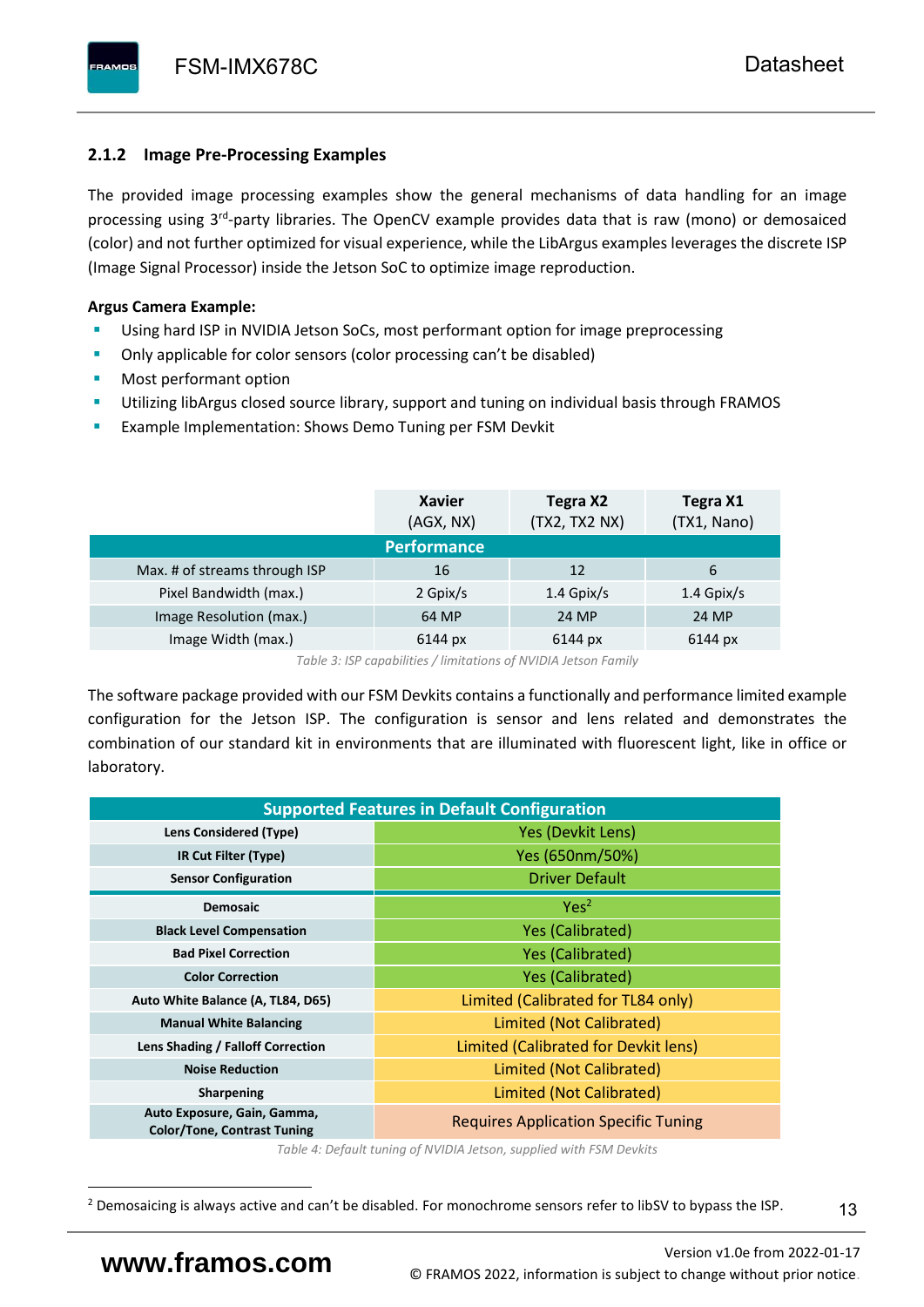To archive best performance and stable results also in variable lighting conditions, a fully featured calibration will be required. As NVIDIA camera partner, FRAMOS provides full ISP configurations for standard setups on request. Further, full custom calibration services considering lens and application specific requirements for sophisticated applications are provided on per project basis.

#### **OpenCV Example:**

- Open software library
- Easy to use and large feature set
- **•** Very resource hungry (CPU)
- Not recommended for pre-processing
- **Example Implementation: Demosaicing, Displaying**

Due to limited performance and extreme resource utilization, the image processing support utilizing the CPU will not be further enhanced.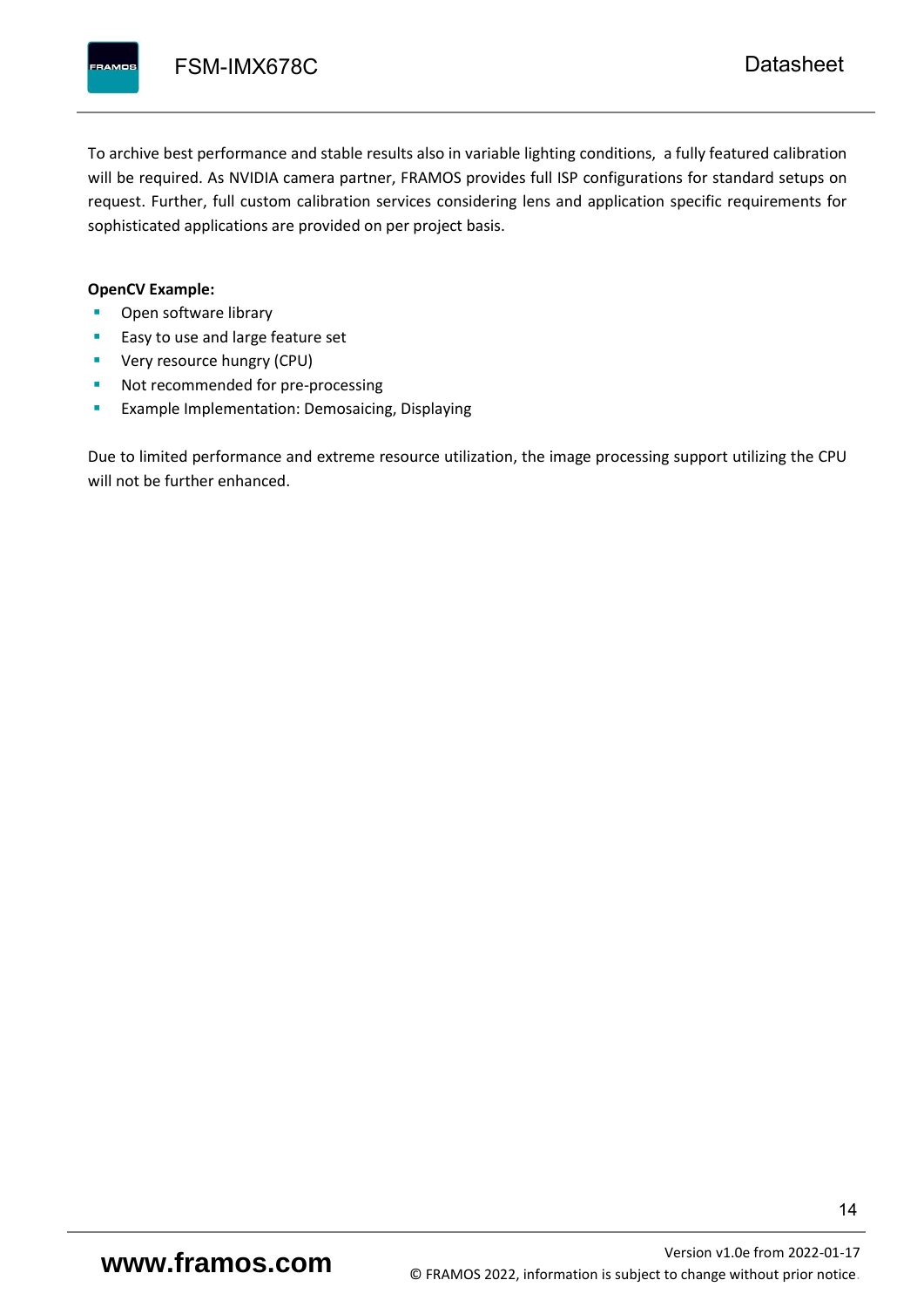# <span id="page-16-0"></span>**3 Ecosystem Compatibility Matrix**

# <span id="page-16-1"></span>**3.1 Hardware Support**

The following matrix shows the compatibility of FSMs, FSAs and FPAs to each other. The FSAs differentiate to each other by supplied voltages, power up sequence, generated clock (oscillator) and physical attributes.

| <b>Item</b> | FSM-IMX477<br>FSM-IMX577                                | FSM-IMX290<br>FSM-IMX327<br>FSM-IMX334<br>FSM-IMX335<br>FSM-IMX412 FSM-IMX462<br>FSM-IMX464<br><b>FSM-IMX485</b> | <b>FSM-IMX296</b><br>FSM-IMX297                         | <b>FSM-AR0521</b><br><b>FSM-AR1335</b>                  | FSM-IMX415<br><b>FSM-IMX715 FSM-IMX283</b>              |                                            | <b>FSM-AR0144</b>                                       | <b>FSM-HDP230</b>                                       | FSM-IMX565<br><b>FSM-IMX585</b><br>FSM-IMX678           |
|-------------|---------------------------------------------------------|------------------------------------------------------------------------------------------------------------------|---------------------------------------------------------|---------------------------------------------------------|---------------------------------------------------------|--------------------------------------------|---------------------------------------------------------|---------------------------------------------------------|---------------------------------------------------------|
| FSA-FT1/A   | FPA-4.A/TXA<br>FPA-A/NVN<br>FPA-2.A/96B<br>FPA-ABC/XX13 |                                                                                                                  |                                                         |                                                         |                                                         |                                            |                                                         |                                                         |                                                         |
| FSA-FT3/A   |                                                         | FPA-4.A/TXA<br>FPA-A/NVN <sup>4</sup><br>FPA-2.A/96B<br>FPA-ABC/XX13                                             |                                                         |                                                         |                                                         |                                            |                                                         |                                                         |                                                         |
| FSA-FT6/A   |                                                         |                                                                                                                  | FPA-4.A/TXA<br>FPA-A/NVN<br>FPA-2.A/96B<br>FPA-ABC/XX13 |                                                         |                                                         |                                            |                                                         |                                                         |                                                         |
| FSA-FT7/A   |                                                         |                                                                                                                  |                                                         | FPA-4.A/TXA<br>FPA-A/NVN<br>FPA-2.A/96B<br>FPA-ABC/XX13 |                                                         |                                            |                                                         |                                                         |                                                         |
| FSA-FT11/A  |                                                         |                                                                                                                  |                                                         |                                                         | FPA-4.A/TXA<br>FPA-A/NVN<br>FPA-2.A/96B<br>FPA-ABC/XX13 |                                            |                                                         |                                                         |                                                         |
| FSA-FT12/A  |                                                         |                                                                                                                  |                                                         |                                                         |                                                         | FPA-4.A/TXA<br>FPA-2.A/96B<br>FPA-ABC/XX13 |                                                         |                                                         |                                                         |
| FSA-FT13/A  |                                                         |                                                                                                                  |                                                         |                                                         |                                                         |                                            | FPA-4.A/TXA<br>FPA-A/NVN<br>FPA-2.A/96B<br>FPA-ABC/XX13 |                                                         |                                                         |
| FSA-FT19/A  |                                                         |                                                                                                                  |                                                         |                                                         |                                                         |                                            |                                                         | FPA-4.A/TXA<br>FPA-A/NVN<br>FPA-2.A/96B<br>FPA-ABC/XX13 |                                                         |
| FSA-FT26/A  |                                                         |                                                                                                                  |                                                         |                                                         |                                                         |                                            |                                                         |                                                         | FPA-4.A/TXA<br>FPA-A/NVN<br>FPA-2.A/96B<br>FPA-ABC/XX13 |

#### <span id="page-16-2"></span>**Sensor Modules with MIPI CSI-2 (D-PHY) Output**

*Table 5: Ecosystem Compatibility Matrix – Native CSI-2 (D-PHY) FSMs*

Versio[n v1.0e](#page-0-3) from 2022-01-17 **www.framos.com** © FRAMOS 2022, [information is subject to change without prior notice.](mailto:sales@framos.de)

<sup>&</sup>lt;sup>3</sup> Not verified, Xilinx Development Board with hard MIPI CSI-2 / D-PHY interface.

<sup>4</sup> FSM-IMX334 is not supported due to the sensor requiring 4-lanes MIPI.